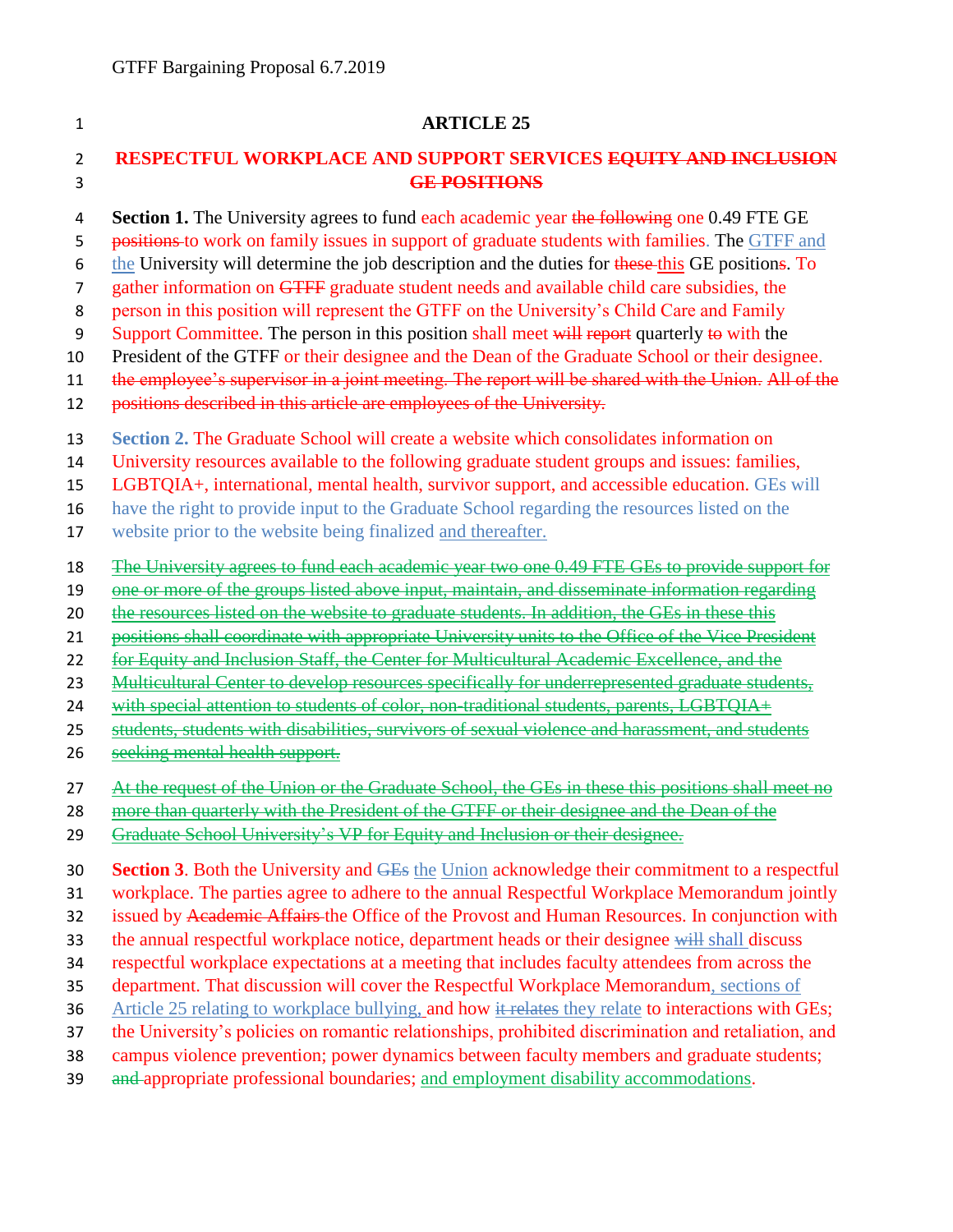- **Section 4**. University policies (for example, those listed in Section 3, including discrimination
- and retaliation prevention policies) apply to and protect all University employees, includeing
- GEs. These policies are located in the University's policy library, https://policies.uoregon.edu/.
- The University follows Oregon law which may be amended during the term of this contract. At
- 44 the time of ratification, the law states that Under Oregon law it is an unlawful practice for an
- employer to discharge, demote, suspend or in any manner discriminate or retaliate against an
- employee with regard to promotion, compensation or other terms, conditions or privileges of
- employment for the reason that the employee has in good faith reported information that the
- employee believes is evidence of a violation of a state or federal law, rule or regulation.
- **Section 5.** Graduate students who believe they are experiencing experience problematic
- inappropriate behavior but who want to consult with or receive support services from a resource
- instead of or before seeking formal intervention have the following options. GEs may access a
- resource or utilize an informal intervention, listed below. Some of the resources listed below are
- not confidential and may have reporting obligations related to prohibited discrimination. GEs
- should ask about reporting obligations before consulting. The resources listed below are not
- advocates but can talk to GEs about their options. The below options are available even if the
- underlying behavior is not a policy violation or a violation of the collective bargaining
- agreement:
- Union:
- a. Graduate Employees may consult with the Graduate Teaching Fellows Federation.
- University Resources:
- b. Consult with their supervisor or the department head to discuss the underlying dispute and what informal steps can be taken to address the situation;
- c. Consult with the Graduate School to see if there are options to change, modify or remove duties or change the GE's assignment;
- d. Consult with the Office of the Dean of Students regarding support services that are available to students, like working with crisis advocates to obtain academic and job-related accommodations;
- e. Consult with the ombuds office regarding informal dispute resolution tools and options;
- f. Consult with counselors in the University's Counseling and Testing Center;
- g. Consult with medical professionals at the University's health care center;
- h. Engage the Facilitated Dispute Resolution Process outlined in Appendix X; or
- i. Consult with the University's employee and labor relations team.
- j. Consult with the Graduate Employee employed in the Office of the Dean of Students' Sexual Violence Prevention and Education Office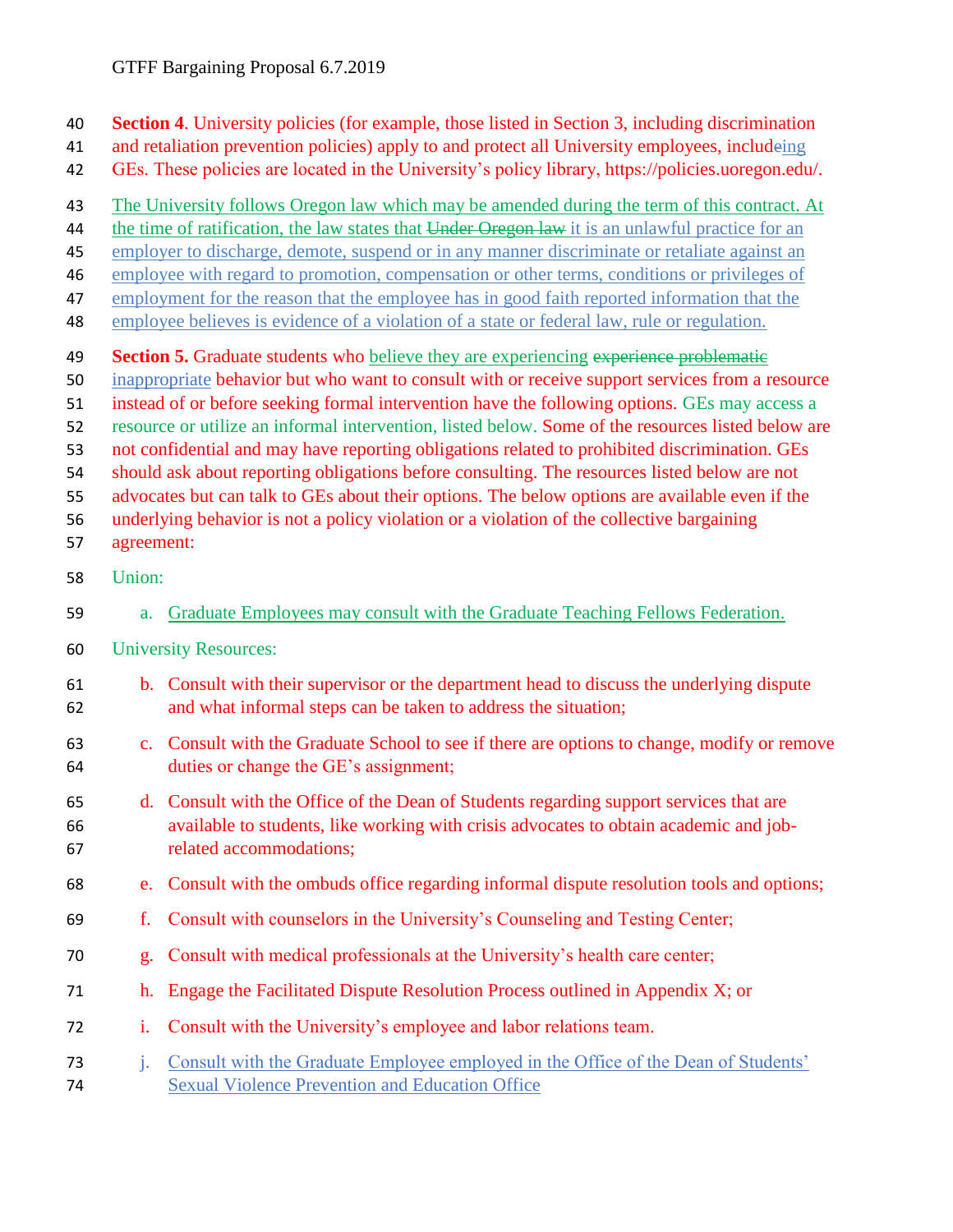## Informal Intervention: k. One week prior to the start of classes the GE may submit a petition to the hiring unit 77 stating their reason for requesting a reassignment as described in Article 29. The hiring unit may inquire to the reason for the request of reassignment. The hiring unit has the final decision on whether or not the student has presented reasonable grounds for reassignment. 81 l. GEs may use sick leave pursuant to Article 29, Section  $8(g)$ . 82 GEs who are in immediate danger or feel unsafe should call 911 the police. GEs experiencing 83 discrimination or who need to report an incident of discrimination, should contact the Graduate Teaching Fellows Federation and the Office for Investigations and Civil Rights Compliance (investigations.uoregon.edu). Additionally, GEs may also report incidents to the Graduate Teaching Fellows Federation. *(Note: substantial portions of this section moved to Section 5, lines 75-81, above)* Section 6. In 88 carrying out the duties and responsibilities of a GE appointment, situations may arise in which a 89 GE feels that they have been exposed to inappropriate behavior or actions on the part of students, staff, faculty advisors/supervisors, or another GE. In some cases, especially when a GE experiences discrimination, harassment, stalking, or disruptive, threatening, or violent actions, GEs are entitled to request the following interventions: 93 a. One week prior to the start of classes the GE may submit a petition to the hiring unit stating their reason for requesting a reassignment as described in Article 29. The hiring unit may inquire to the reason for the request of reassignment. The hiring unit has the final decision on whether or not the student has presented reasonable grounds for reassignment. b. A paid absence of up to two weeks while the issue is being resolved. The department will ultimately be responsible for finding a substitute as described in Article 29. **c.** Access to paid sick leave as outlined in Article 29 section 8. **Section 76.** Definition of workplace bullying. Workplace bullying is defined as any vexatious behavior in the form of repeated and hostile or unwanted conduct, verbal comments, actions or gestures that negatively affect a GE's dignity or psychological or physical integrity and that results in a harmful or unsafe work environment for 107 the GE. It can come from co-workers, supervisors, employers, students, staff, or external sources. Bullying is defined as written, electronic or verbal communications, behaviors or conduct, or any physical act that (1) places the student or employee in actual and reasonable fear of harm to the 111 person or damage to their property or (2) is sufficiently severe, or pervasive that it interferes with the student or employee's work or participation in university programs or activities, including academic activities, and the conduct would have such an effect on a reasonable person who is 114 similarly situated.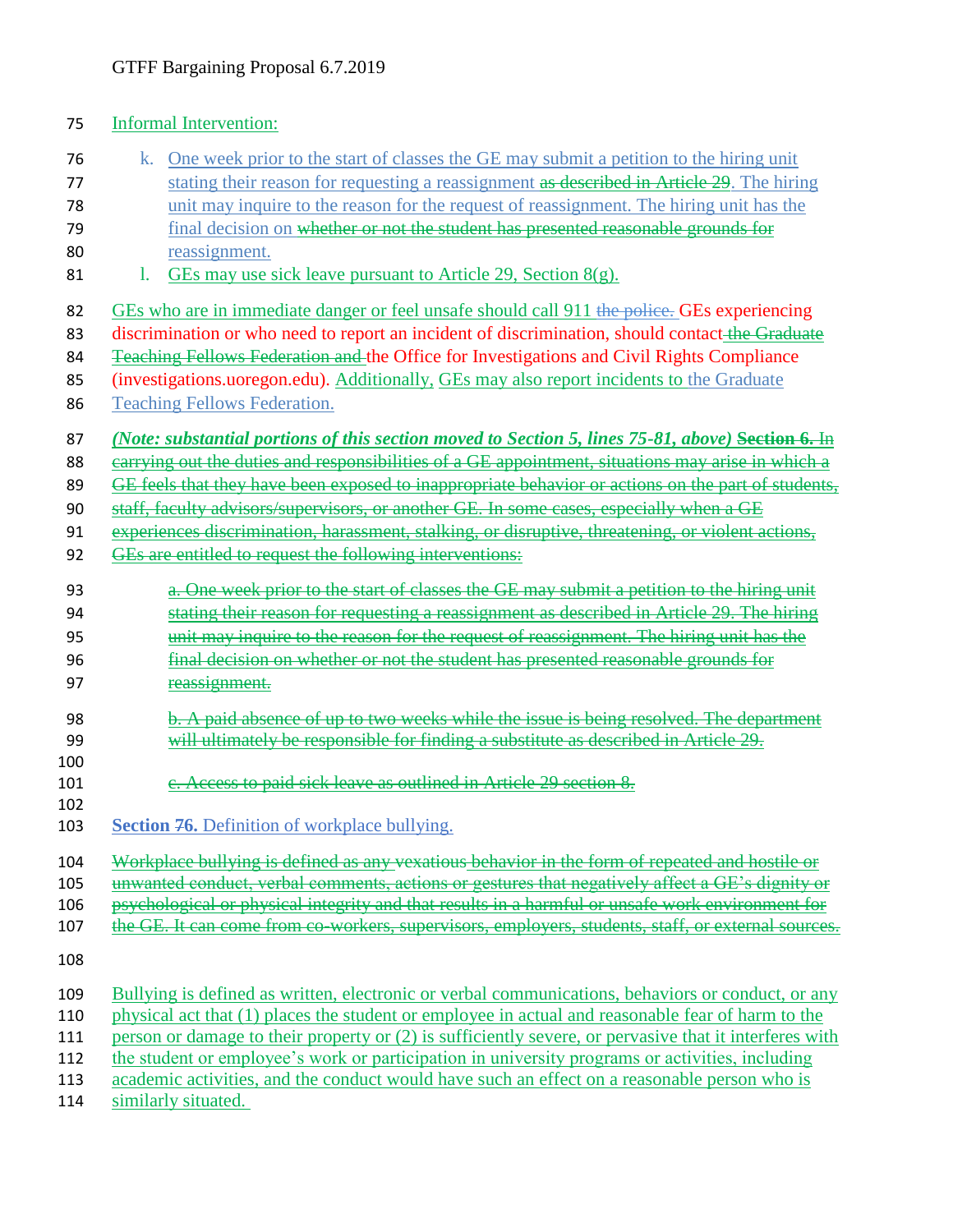| This section is not intended to and will not be applied in a way that would violate rights to      |
|----------------------------------------------------------------------------------------------------|
| academic freedom and freedom of expression, nor will it be interpreted in a way that undermines    |
| a supervisor's authority to appropriately manage their work unit. This definition reserves to the  |
| University, in furtherance of its educational mission, the right to address conduct that would not |
| necessarily be unlawful.                                                                           |
|                                                                                                    |
| <b>Section 2-87.</b> Examples of workplace bullying and disrespectful workplace                    |
| Verbal or psychological abuse;<br>۰                                                                |
| Behavior intended to undermine, patronize, humiliate, intimidate or demean; and                    |
| Acts that are motivated or could reasonably be perceived as motivated by actual<br>٠               |
| or perceived differentiating characteristics                                                       |
|                                                                                                    |
| a). Given that cases of workplace bullying tend to be under-reported, examples of workplace        |
| bullying should be outlined in order to support and encourage GEs undergoing possible bullying     |
| or experiencing a disrespectful workplace. Examples of bullying or personal harassment may         |
| include but are not limited to:                                                                    |
|                                                                                                    |
| -Vandalizing personal belongings or equipment/resources necessary to perform                       |
| $\frac{1}{1}$                                                                                      |
| Sabotaging work;                                                                                   |
| • Spreading malicious rumors;                                                                      |
| Humiliating initiation practices/hazing;                                                           |
| • Unfounded complaints which are made in bad faith, in reprisal, frivolously or                    |
| with malicious intent;                                                                             |
| Interfering with a workplace violence or harassment investigation; intimidating a                  |
| complainant, respondent or witness; or influencing a person to give false or                       |
| misleading information;                                                                            |
| • harassing, offending, socially excluding someone                                                 |
| . undermining behavior towards GEs that cause them to lose belief in themselves or                 |
| suffer ill health and mental distress as a result                                                  |
| <b>Allet a</b> abuse of an imbalance of power                                                      |
| <b>Treating a disability accommodation as a burden on the University;</b>                          |
| Any discrimination as outlined in Article 8                                                        |
| Administering discipline and/or reprimands of GEs in front of other GEs, except                    |
| in cases where a GE requests a witness, union representative, or other party                       |
| permitted by the GE.                                                                               |
| Venting frustrations by acting in a demeaning, threatening, or verbally abusive                    |
| manner;                                                                                            |
| Yelling or cursing at others;                                                                      |
| Engaging in intimidating behaviors.                                                                |
|                                                                                                    |
| b. Failure of supervisors, in keeping with their authority, to respond to interpersonal            |
| misconduct or allegations of discrimination or harassment may be considered as                     |
| condoning such behavior and therefore a violation of this.                                         |
|                                                                                                    |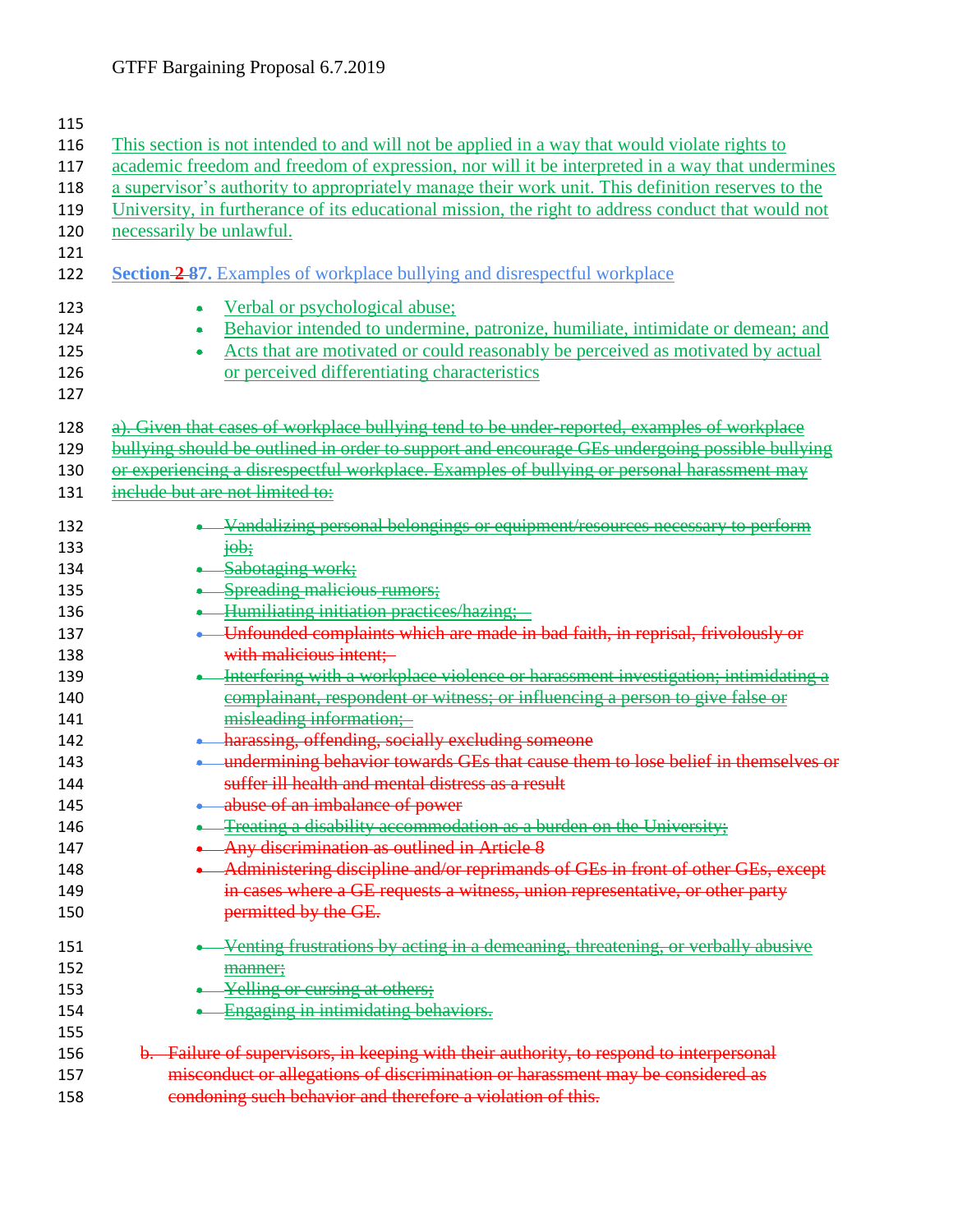| 159                                    |                                                                                                                                                                                                                                                                                                                                                                                                                                                |
|----------------------------------------|------------------------------------------------------------------------------------------------------------------------------------------------------------------------------------------------------------------------------------------------------------------------------------------------------------------------------------------------------------------------------------------------------------------------------------------------|
| 160                                    | <b>Section 98.</b> In addressing workplace bullying or violations of the University's Respectful                                                                                                                                                                                                                                                                                                                                               |
| 161<br>162                             | Workplace Memorandum, the reporting GE shall not be obligated to attend a meeting with the<br>accused present.                                                                                                                                                                                                                                                                                                                                 |
|                                        |                                                                                                                                                                                                                                                                                                                                                                                                                                                |
| 163<br>164<br>165                      | It is the obligation of the University to provide a safe work environment as per Article 10. All<br>supervisors, departments, or units alerted to cases of workplace bullying are obligated to take<br>concrete steps to address the issue within ten (10) days.                                                                                                                                                                               |
| 166<br>167<br>168<br>169               | Section 4. Verbal abuse, threats, or harassment by the department or unit and/or the supervisor<br>will not be tolerated. In addition to the disciplinary procedure outlined in Article 16, discipline<br>and/or reprimands of GEs shall not be administered in front of other GEs except in cases where a<br>GE requests a witness, union representative, or other party permitted by the GE.                                                 |
| 170<br>171<br>172<br>173<br>174<br>175 | Family Issues GE. To gather information on GTFF graduate student and employee needs,<br>available child care subsidies, and other family support services, and in support of graduate<br>students with families. The person in this position will shall represent the GTFF on the<br>University's Child Care and Family Support Committee.                                                                                                     |
| 176<br>177<br>178<br>179<br>180        | a. Two LGBTQIA+ Support GEs. To gather information on graduate student and employee<br>needs and available LGBTQIA+ health and support resources, and to assist LGBTQIA+<br>persons in accessing University and community resources. The persons in these positions<br>will assist the Office of the Dean of Students on issues related to the University's LGBT<br>Education and Support Services and the University Health Center's LGBTQIA+ |
| 181<br>182<br>183                      | Services. The persons in these positions will represent the GTFF on the University's<br>Equity, Inclusion, and Diversity Committee.                                                                                                                                                                                                                                                                                                            |
| 184<br>185<br>186<br>187<br>188<br>189 | b. Mental Health Support GE. To gather information on graduate student needs and<br>available University and community mental health related services. The person in this<br>position will research mental health issues specific to graduate students and advocate for<br>graduate student needs in collaboration with the University Health Center Mental Health<br>Services.                                                                |
| 190<br>191<br>192<br>193<br>194        | e. International Support GE. To gather information on the needs of International graduate<br>students and employees, and to directly support international graduate student and<br>employees in navigating and accessing University and community resources. The person<br>in this position shall be employed by the International Student and Scholars Office.                                                                                |
| 195<br>196<br>197<br>198               | d. Survivors Support and Non-Discrimination GE Position. To act as liaison between the<br>University and the GTFF in order to lessen the potential impacts related to<br>discrimination, including harassment and sexual harassment. These duties shall include at<br>minimum the following:                                                                                                                                                   |